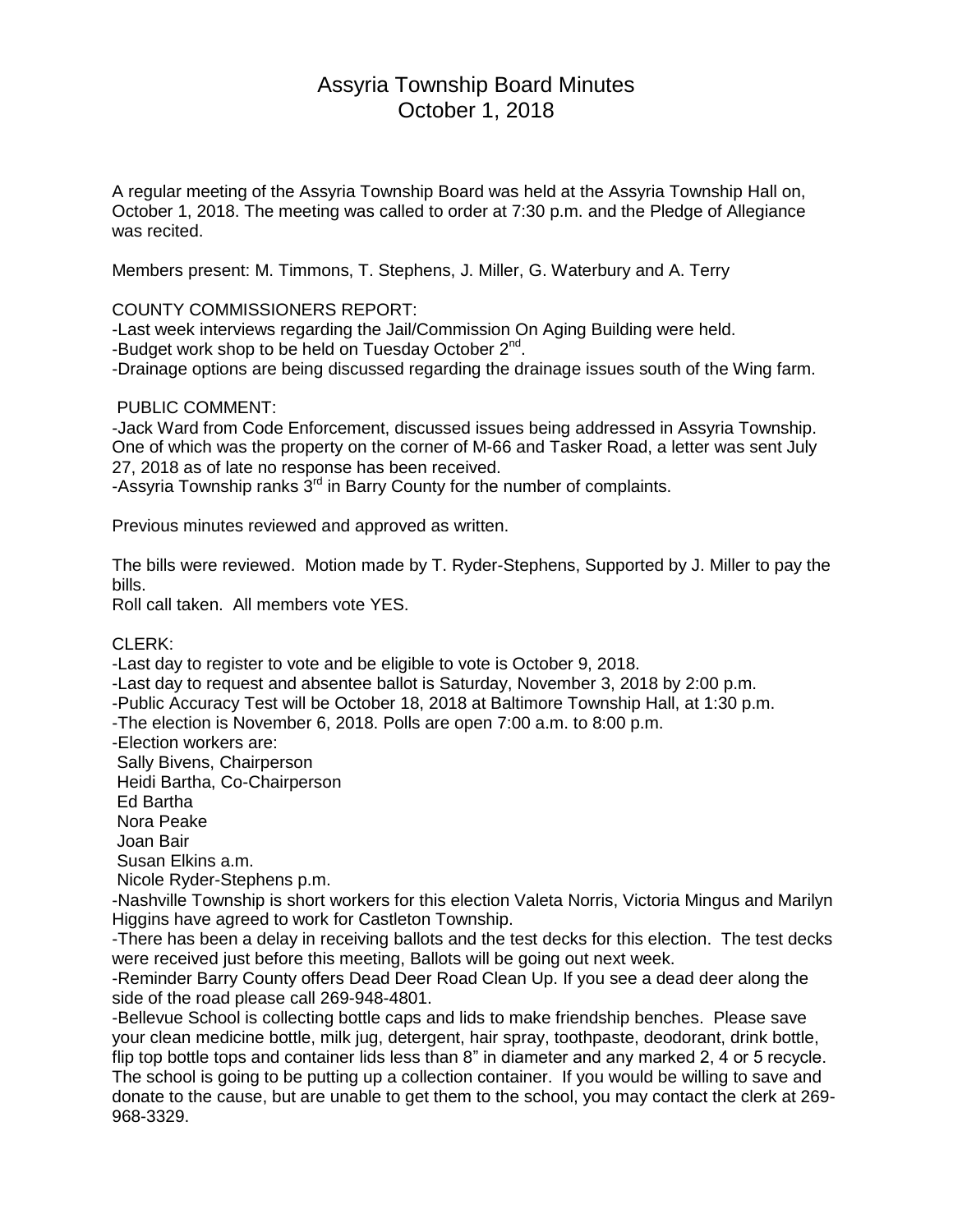-Issues in the current budget need to be addressed.

Motion made by A. Terry, supported by T. Ryder Stephens, to move a total of \$2,200.00 from account 446-901 to account 262-702 a sum of \$800.00 and to account 262-962 a sum of \$1,400.00.

All members vote YES.

Motion made by A. Terry, supported by T. Ryder Stephens, to move a total of \$4,800.00 from account 446-901 to be evenly distributed between accounts 265-850, 265-920 and 265-962. All members vote YES.

### TREASURER:

-The township has received a shared revenue check in the amount of \$28,827.00 -The vacuum is not repairable the township will need to purchase a new one. -Discussion about computers.

Motion made by T. Ryder Stephens, supported by E. Waterbury to purchase a desk top computer for the Assessor and a laptop for the treasurer not to exceed \$1,000.00. All members vote YES.

-Discussion in regard to Dennis McKelvey's retirement and he would not be signing our next Assessment roll.

Motion made by T. Ryder-Stephens, supported by G. Waterbury that as of 10-01-18 Roger Smith be recognized as the Assessor for Assyria Township and as of 10-01-18 Dennis McKelvey be recognized as being retired from Assyria Township. All members vote YES.

# TRUSTEE: Jim Miller

-A Generator has been ordered for the hall at a cost of \$6,700.00. -There are still some electrical issues that need to be addressed. -Discussion in regard to flag poles.

TRUSTEE: Gene Waterbury

-Besco has installed the water conditioning system. -Requested reimbursement for an air conditioning cover.

Motion Made by G. Waterbury, supported by Terry Ryder-Stephens to reimburse Eugene Waterbury \$99.09 for the air conditioning cover. All members vote YES.

#### ASSESSOR:

-Roger Smith has been preforming as an Assessor for over 30 years and will begin the task of bringing the records up to date.

#### SUPERVISOR:

-Will be investigating the possibility of office chairs from the State and Federal Surplus in Lansing.

-Ed Brown Sheriff's Axillary will be using the Township hall on Saturday October 20 from 8:00 a.m. to 11:00 a.m.

-Tri-County Electric wants to go "fiber optic". There are three copies of the agreement, two of which to be sent to the addresses indicated and one to be retained at the township.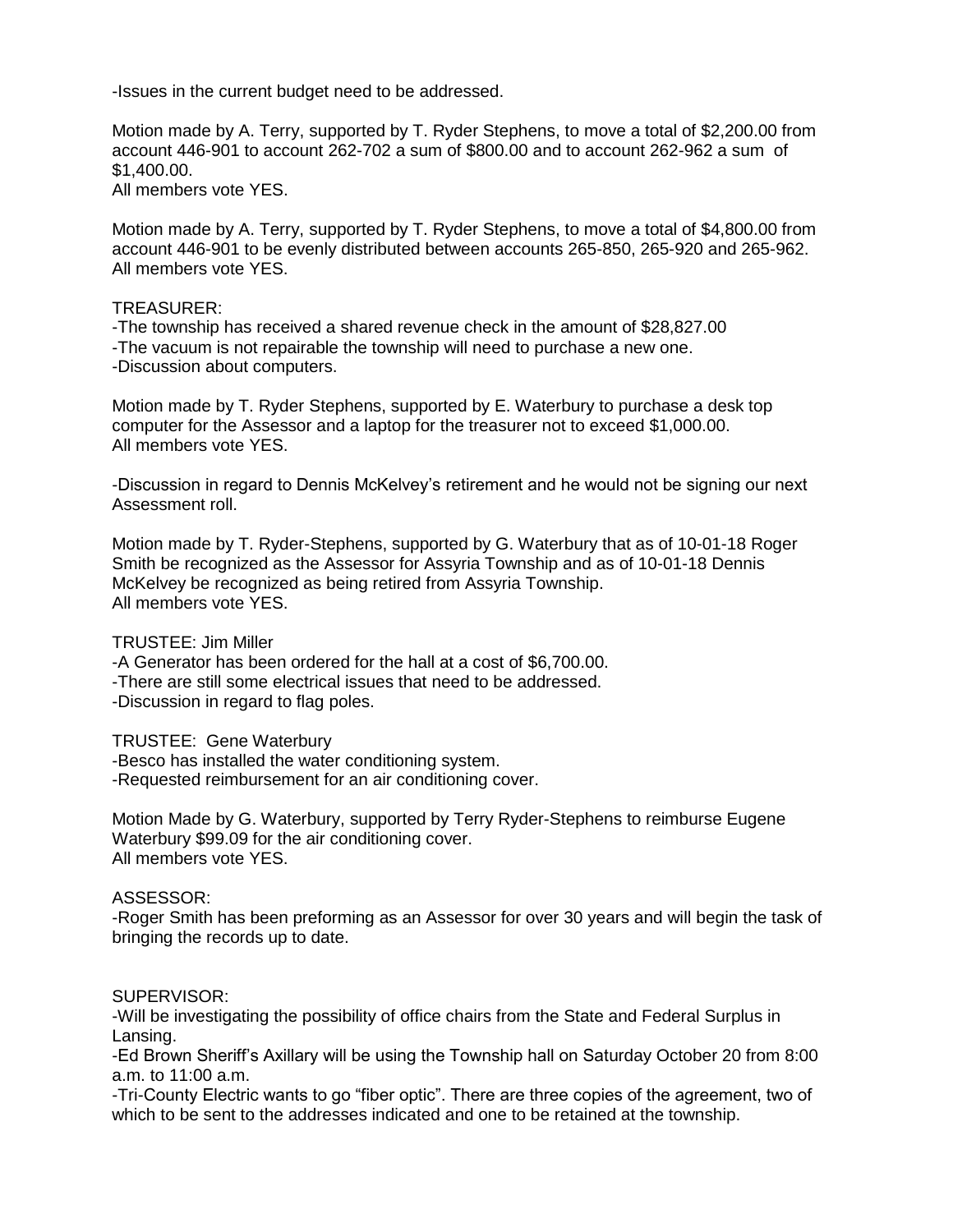-Discussion into the Metcalf Lake property.

## RESOLUTION: # 10012018-1 Date: 10/01/2018

# PROPERTY TAX EXEMPTION

WHEREAS PARCEL 08-01-031-020-00 (Metcalf Lake 160 acres) was deeded to the City of Battle Creek in 1999: and

WHEREAS said parcel laid fallow and tax exempt until 2017 without clear justification: and

WHEREAS Battle Creek is granted a full Tax Tribunal on 26 Oct 2018 in contest to the tax Exemption being removed; and

WHEREAS the cost/benefit ratio in continued pursuit of the issue would not be judicious Use of the Township's limited revenue and acting in the best interest of the Township.

THEREFORE the tax exemption withdrawn for 2017 is hereby restored.

Motion made by M. Timmons, seconded by James Miller, to adopt the foregoing tax exemption resolution. Upon roll call vote, the following number of members voted aye: 5. The following voted nay: 0. The Supervisor declared the motion carried and the resolution duly adopted on the first day of October 2018.

Township Clerk, Annette Terry

#### PUBLIC COMMENT:

-Bill Waterbury, introduced himself and announced he is running for Bellevue School Board, he would like to put common sense back in the school.

OLD BUSINESS: None

Meeting adjourned at 9:43 p.m.

Respectfully submitted, Annette Terry Assyria Township Clerk